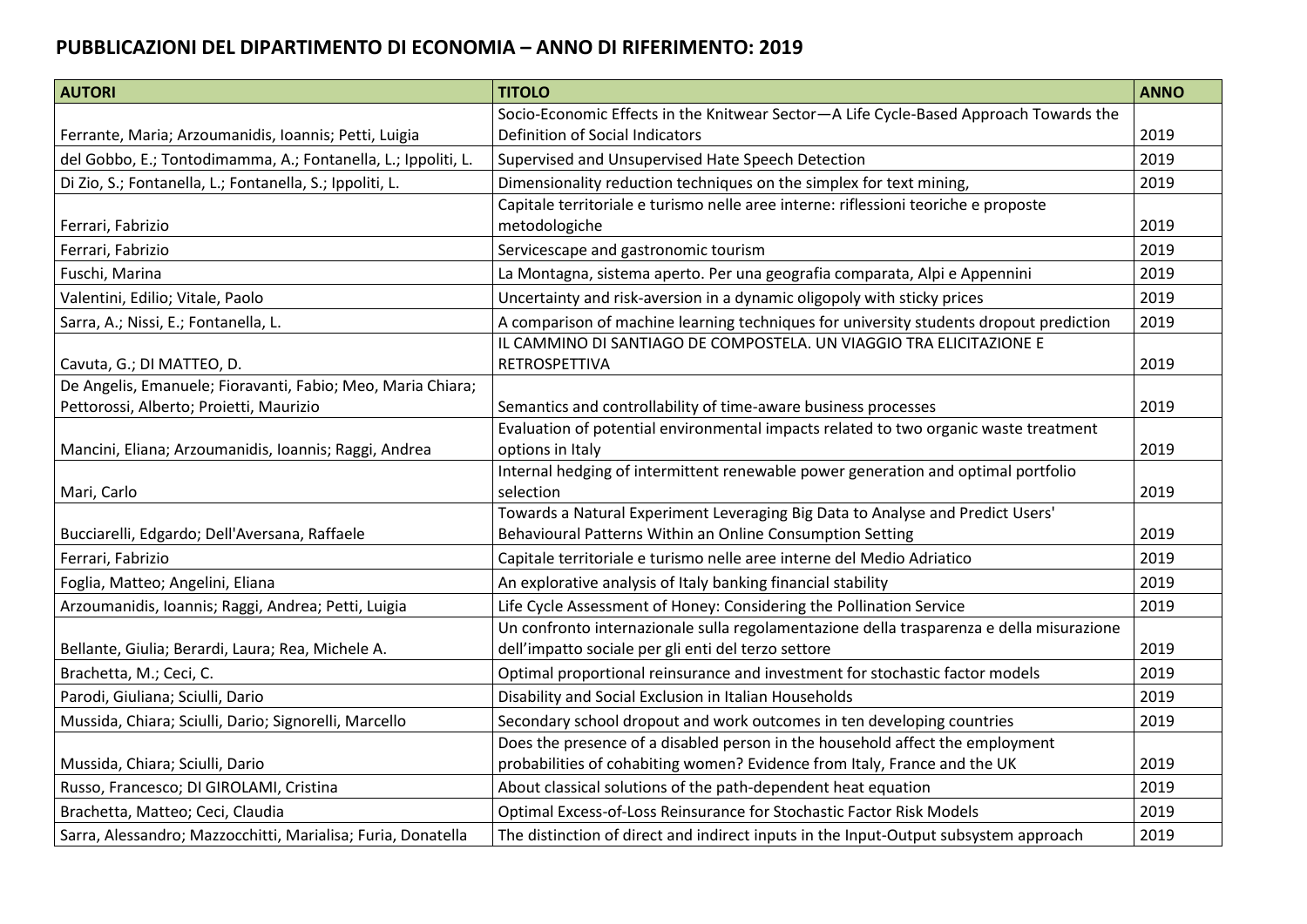| Bellante, Giulia; Berardi, Laura; Nissi, Eugenia; Rea, Michele |                                                                                                |      |
|----------------------------------------------------------------|------------------------------------------------------------------------------------------------|------|
| Antonio                                                        | Nonprofits' Governance and Accountability Practices: A cross-national empirical study          | 2019 |
| Battisti, Michele; Belloc, Filippo; Del Gatto, Massimo         | Labor productivity and firm-level tfp with technology-specific production functions            | 2019 |
| Raucci, Domenico; Agostinone, Stefano; Tarquinio, Lara;        | Exploring the social reporting practices of public schools: survey and cluster analysis of the |      |
| Rapposelli, Agnese                                             | Italian educational system                                                                     | 2019 |
| Valentini, Edilio; Casini, Paolo                               | Emissions Markets with Price Stabilizing Mechanisms: Possible Unpleasant Outcomes              | 2019 |
| Fontanella, Lara; Nissi, Eugenia; Sarra, Annalina              | Comparison of Machine Learning Techniques for University Students Dropout Prediction           | 2019 |
| Arzoumanidis, Ioannis; D'Eusanio, Manuela; Raggi, Andrea;      | Functional Unit Definition Criteria in Life Cycle Assessment and Social Life Cycle             |      |
| Petti, Luigia                                                  | Assessment: A Discussion                                                                       | 2019 |
|                                                                | "Circular economy performance assessment in public sector organizations: A systematic          |      |
| Dröge, Hinrika; Raggi, Andrea; Ramos, Tomás B.                 | review"                                                                                        | 2019 |
| Walker, Anna M.; Raggi, Andrea; Simboli, Alberto;              | "Measuring the sustainability impact of circular economy practices: Comparing academia         |      |
| Vermeulen, Walter J. V.                                        | and practice. Aligning the methodological framework with a fuzzy concept",                     | 2019 |
| Scorrano, Silvia; Cardinale, Bernardo                          | Dal territorio ai territori dell'immigrazione                                                  | 2019 |
| DEL GATTO, Massimo; Hassan, Fadi; Ottaviano, Gianmarco I.      |                                                                                                |      |
| P.; Schivardi, Fabiano                                         | Company profits in Italy                                                                       | 2019 |
| DEL GATTO, Massimo; Hassan, Fadi; Ottaviano, Gianmarco I.      |                                                                                                |      |
| P.; Schivardi, Fabiano                                         | Company profits in Italy                                                                       | 2019 |
| DEL GATTO, Massimo; Battisti, Michele; Belloc, Filippo         | Labour productivity and firm-level tfp with technology-specific production functions           | 2019 |
| Battisti, Michele; Del Gatto, Massimo; Parmeter, Christopher   |                                                                                                |      |
| F.                                                             | Skill biased technical change and misallocation                                                | 2019 |
|                                                                | Integrated Reporting and Materiality Process Disclosure in European Sustainability-            |      |
| DE CRISTOFARO, Tiziana; Gulluscio, Carmela                     | <b>Oriented Companies</b>                                                                      | 2019 |
| Battisti, Michele; Del Gatto, Massimo; Parmeter, Christopher   |                                                                                                |      |
| F.                                                             | Skill biased technical change and misallocation                                                | 2019 |
| DEL GATTO, Massimo; Hassan, Fadi; Ottaviano, Gianmarco I.      |                                                                                                |      |
| P.; Schivardi, Fabiano                                         | Company profits in Italy                                                                       | 2019 |
| Walker, anna maria; Raggi, Andrea; Vermeulen, Walter J. V.;    | Measuring the sustainability impact of circular economy practices: a systematic literature     |      |
| Simboli, Alberto                                               | review from an industrial ecology perspective                                                  | 2019 |
|                                                                |                                                                                                |      |
|                                                                | THE BUSINESS MODEL FROM A SMALL AND MEDIUM-SIZED ENTERPRISES PERSPECTIVE - A                   |      |
| DI TULLIO, Patrizia; Tarquinio, Lara                           | SYSTEMATIC LITERATURE REVIEW                                                                   | 2019 |
| Porreca, Annamaria; Cruz Rambaud, Salvador; Scozzari,          |                                                                                                |      |
| Francesca; Di Nicola, Marta                                    | A fuzzy approach for analysing equitable and sustainable well-being in Italian regions         | 2019 |
| De Angelis, E.; Fioravanti, F.; Pettorossi, A.; Proietti, M.   | Lemma generation for horn clause satisfiability: A preliminary study                           | 2019 |
| De Angelis, E.; Pettorossi, A.; Fioravanti, F.; Proietti, M.   | Proving properties of sorting programs: A case study in horn clause verification               | 2019 |
| De Angelis, Emanuele; Fioravanti, Fabio; Palacios, Adrián;     |                                                                                                |      |
| Pettorossi, Alberto; Proietti, Maurizio                        | Property-Based Test Case Generators for Free                                                   | 2019 |